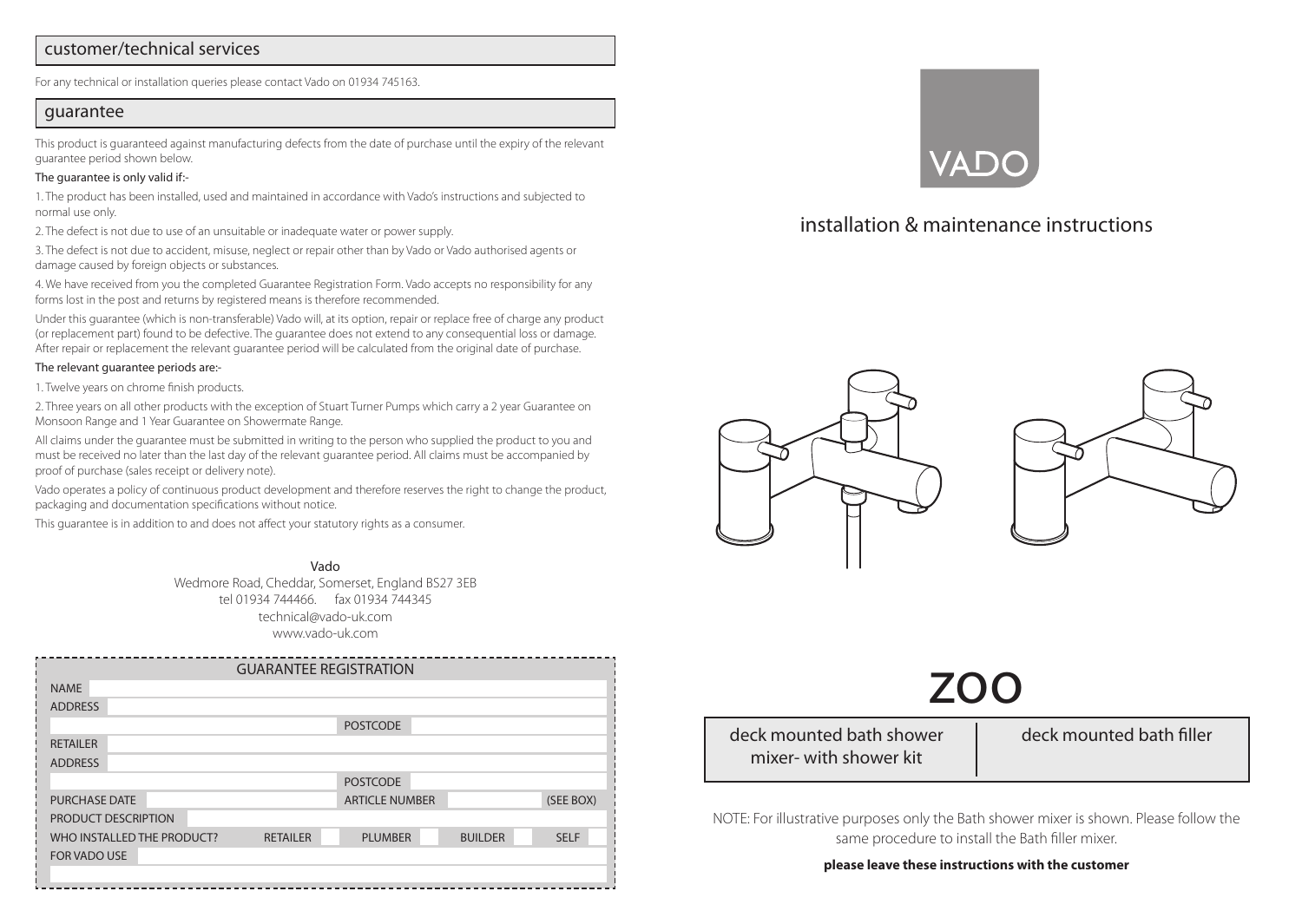### important - please read

Please read these instructions carefully before starting installation and keep for future reference.

Remove all packaging and check the product for missing parts or damage before starting installation.

Any alterations made to this product and fittings may infringe water regulations and will invalidate the guarantee.

The installation must comply with all Local/National Water Supply Authority Regulations/Byelaws and Building and Plumbing (UK:BS6700) Regulations.

### general installation

These fittings are mixing devices and therefore water supplies must be reasonably balanced.

Where connections are made to the mains cold water supply, WRC approved single check valves must be fitted to both hot and cold inlets. This is a stated requirement of Water Supply (Water Fittings) Regulations 1999 Schedule 2, Section 6 G15.13.2

Before making any inlet pipe connections, all supply pipes MUST be thoroughly flushed to remove debris. Failure to do so could result in damage or low flow from the mixer unit. Water Supply (Water Fittings) Regulations 1999 Schedule 2 Section 4 G13.1

The fitting of isolating valves to the inlet feeds is advised for ease of maintenance.

Please take great care when installing this mixer not to damage its surface.

Please note if installing in an enclosed environment, access should be left for servicing and maintenance. No costs relating to inadequate access can be accepted.

### care of the mixer

Eurobath products are finished to the highest standard and due care needs to be taken to ensure their looks are retained.

We recommend cleaning all products with a soft damp cloth ONLY and advise strongly against the use of ALL cleaning products i.e. powders and liquids.

If the above instructions are not followed this will invalidate your guarantee in the event of a problem occurring.

installers/users notes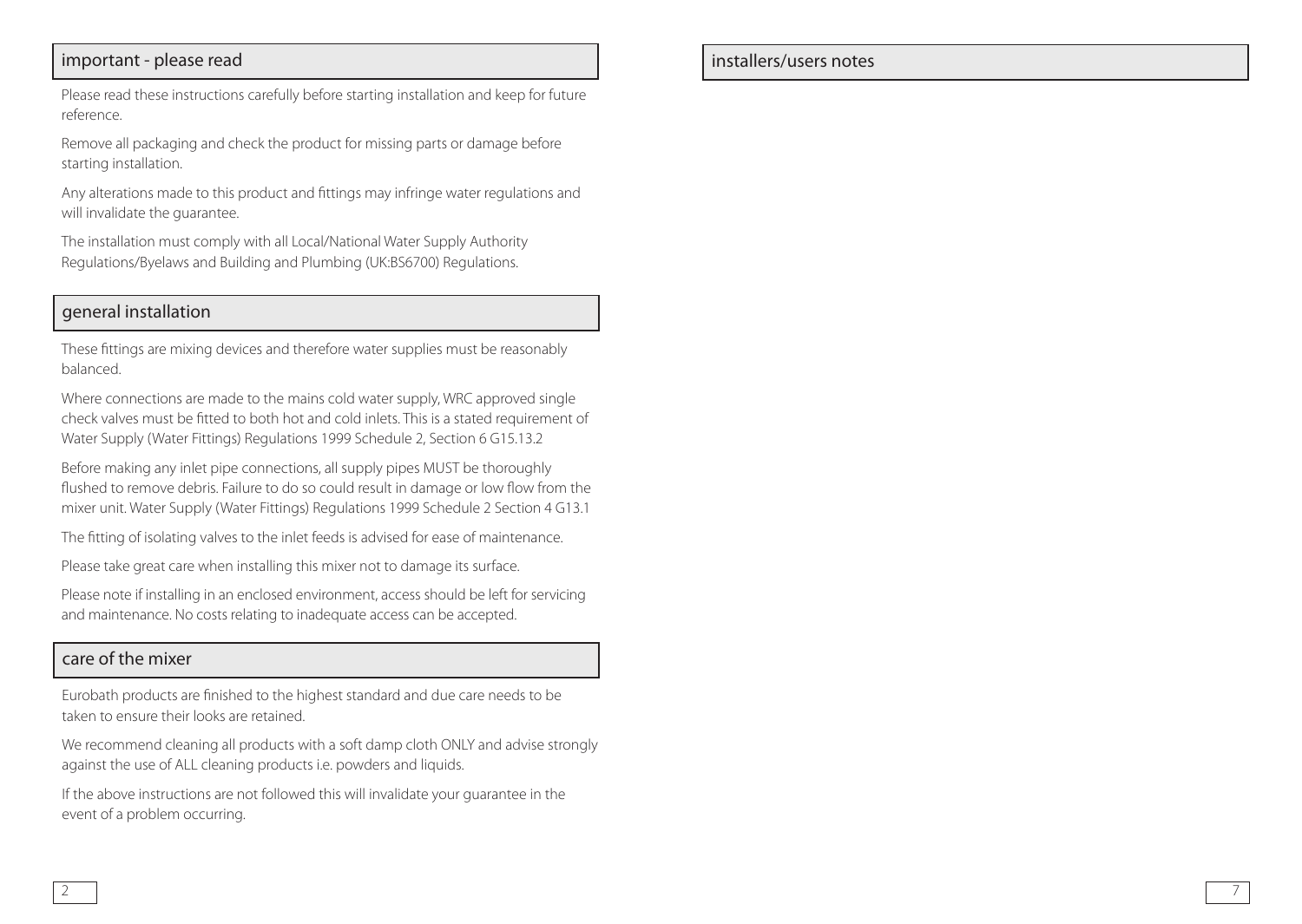

Moving the levers from left to right will increase the flow of water.

Pull the shower control knob up to turn on the shower, push down to close.

### operation and the contract of the contract of the contract of the contract of the contract of the contract of the contract of the contract of the contract of the contract of the contract of the contract of the contract of



deck mounted bath shower mixer- with shower kit



Operating Specifications

Minimum operating pressure 0.2 bar